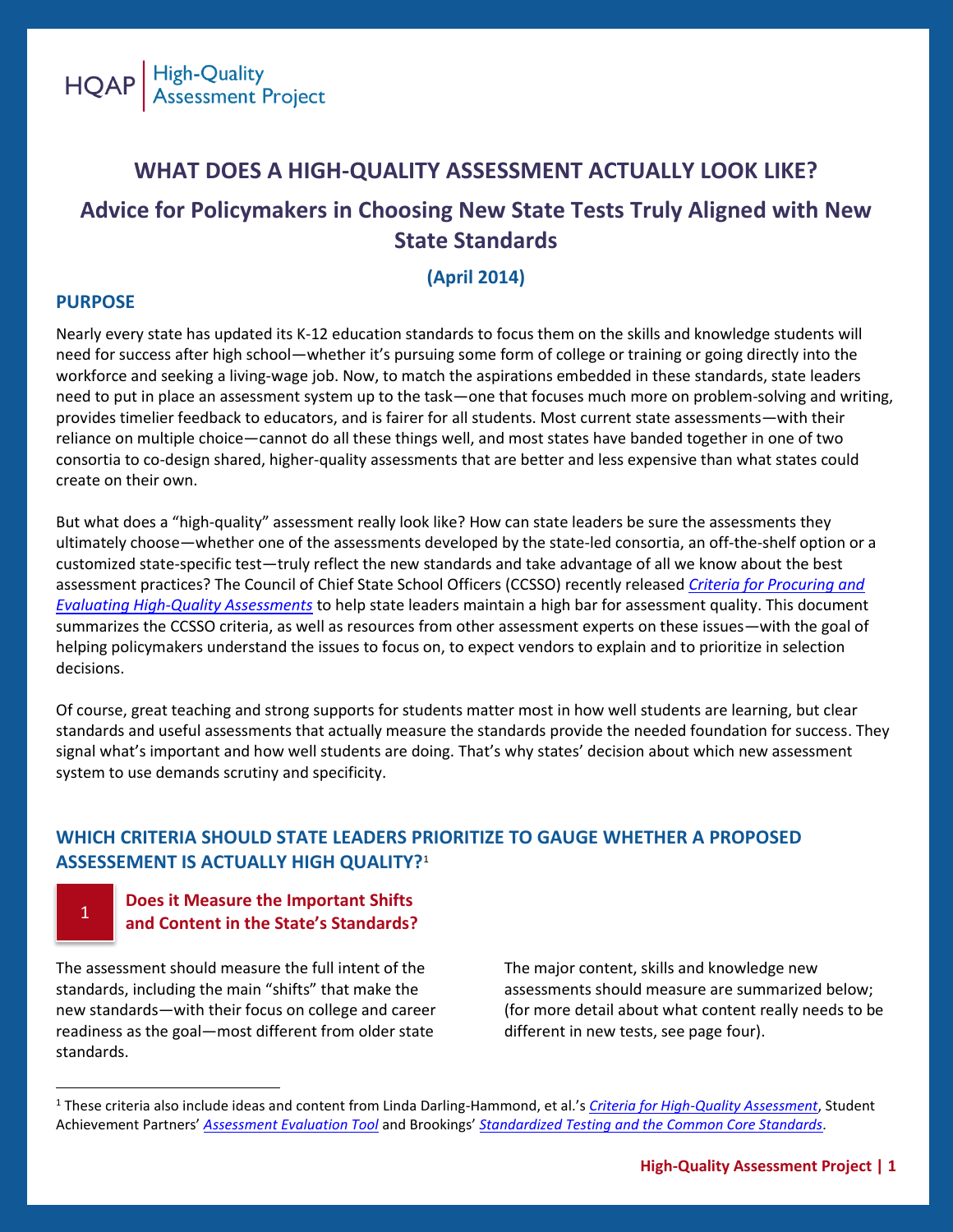### **To effectively measure English language arts/literacy standards, high-quality assessments should:**

- $\rightarrow$  Include a balance of literary and informational texts of appropriate complexity for the grade assessed.
- $\rightarrow$  Include texts from multiple genres (e.g., mystery, biography) and forms (e.g., poem, short story, news article) appropriate for the grade.
- $\rightarrow$  Demand that students read carefully and deeply and use specific evidence from texts to obtain and defend correct responses on virtually all reading and writing items.

*Make sure the assessment tests writing with tasks that require students to use evidence from texts.*

2

- $\rightarrow$  Include different forms of writing tasks (e.g., exposition, argument, narrative), and require students to respond to texts, draw on textual evidence, and support valid inferences from texts.
- $\rightarrow$  Require students to demonstrate real-world research and inquiry skills by having them find, process, synthesize, organize, and use information from various sources (e.g., book excerpts, websites).
- $\rightarrow$  Measure the speaking and listening communication skills students need for college and career readiness.

### **To effectively measure mathematics standards, highquality assessments should:**

 $\rightarrow$  Focus strongly on the content most necessary for success in later mathematics. This means that

assessments focus primarily on the major work of the grade or course: arithmetic in the elementary grades, and ratio, proportional

*Make sure math tests require students to solve some problems, such as multiplication, quickly while also expecting students to work through other problems using multiple steps and multiple skills and concepts.* 

relationships, pre-algebra and algebra in grades 6-8.

- $\rightarrow$  Reflect a developmentally appropriate progression of content from grade to grade and course to course.
- $\rightarrow$  Measure, with a balance of test items, a student's understanding of mathematical concepts (e.g.,

fractions), fluency to complete a process accurately and quickly (e.g., multiply single-digit numbers), and ability to apply knowledge to real-world problems (e.g., calculate a five percent pay raise).

### **Does it Require a Range of Cognitive Demand?**

To effectively measure the state's college- and careerreadiness standards, the assessment cannot *only* assess students' basic knowledge or lower-level cognitive skills. The assessment should allow students to demonstrate a range of higher-order, analytical thinking skills required by the state's standards. Highquality items and a variety of question types should be strategically used to appropriately assess the

*To measure the new standards well, some experts have suggested that as many as half of the test items in both ELA/literacy and math should tap higher-level thinking skills, such as hypothesizing, analyzing and synthesizing as opposed to simply recalling or summarizing.*

standard(s), such as multiple choice, short and extended openended, technologyenhanced tasks, multi-step problems in mathematics, and performance tasks in ELA/literacy.

### **Will it Show Whether a Student is Making Progress toward the Goal of College- and Career-Readiness?**

The assessment in grades 3-8 should be designed to measure mastery of the standards and students' readiness for the next grade. High school assessments

should measure whether students are on-track to succeed in college and careers, and to be used by colleges for determining placement of firstyear students into

3

*Scores at or above "proficient" should reliably predict that students are or are on track to being ready to succeed in college or a career by the time they graduate from high school.*

credit-bearing (versus remedial) courses. It should provide an accurate indication of achievement for students at all levels, including the very high and very low. Once the assessment has been administered for multiple years, it should be validated as to whether it truly predicts success in college and careers.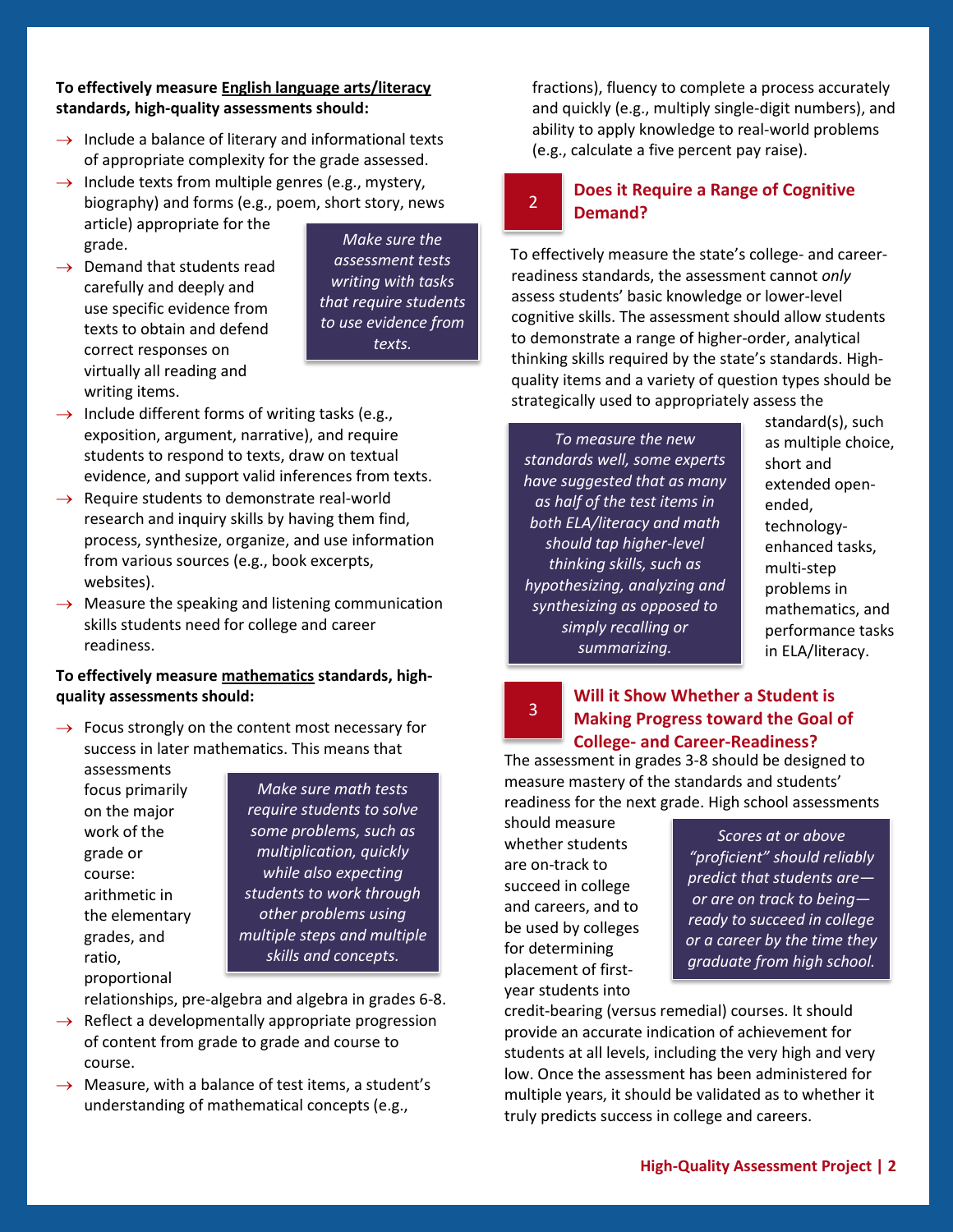### **Was it Developed with Significant Input from both Educators and State Leaders?**

States should have substantial input into the design of their new tests, including from state education agency leaders and especially from those who work most closely with students, such as K-12 educators, college/university faculty and experts in career and technical education. Educators should inform the test blueprints and should be involved in test item development and review prior to full implementation. The assessment should be field tested before full implementation, and states should have the option to participate in decisions about the operational

assessments based on field test results. Additionally, educators should participate in a research-based process to set the college- and career-ready cut scores.

*Those closest to students should have a role during every step of the test development, implementation and evaluation process.*

### 5 **Are the Test's Purposes and Design Transparent?**

Many sample items and practice tests in each grade/subject should illustrate the assessment's content coverage and depth. The assessment developers should make publicly available the documents needed to understand the assessment's purposes, expectations and uses. For example, assessment blueprints and item specifications enable

states to know what standards will be measured, and what choices the assessment developers have made—in terms of content assessed, item types, the range of cognitive demand, etc.

*Policymakers, educators, parents and students should all have access to sample test items and plans for scoring and reporting.*

### 6 **Does it Allow for Comparability across States?**

The assessment should allow educators to compare students' performance across states—and even internationally—and quickly assess and strengthen the abilities of students when they move to a new area.



**Has it Been Reviewed by External Assessment Experts?**

The assessment developers should be willing to put their assessments to the test. Each assessment system should undergo a rigorous review during development and after implementation by independent state and national experts in assessment—both

*State leaders should not just trust but verify. External experts should be asked to confirm how well a test actually meets its promises for content included, fairness and rigor.* 

psychometricians and content experts.

8

### **Will it Provide Timely and Useful Information on Student Learning?**

The summative assessment reports should be easy to understand and delivered in time to provide useful, actionable data to students, parents, and teachers. The reports should clearly indicate each student's annual progress toward being ready for the next grade (for grades 3-8) or college- and career-level work (for high school assessments), and could include appropriate instructional actions for students, parents and educators to take based on student performance. To be most instructionally valuable for educators and

students, a state assessment system should include nonsummative diagnostic or interim assessments with data that are shared back during the school year.

*Both educators and policymakers need to see the test reports as helpful tools for measuring student learning and adjusting instruction.*

# **Data?**

# 9 **Does it Protect Student Privacy and**

The assessment must meet all federal and state student privacy laws and requirements. All assessment data must be owned by the states, which should have clear agreements with testing vendors as to how the data are transferred and used.